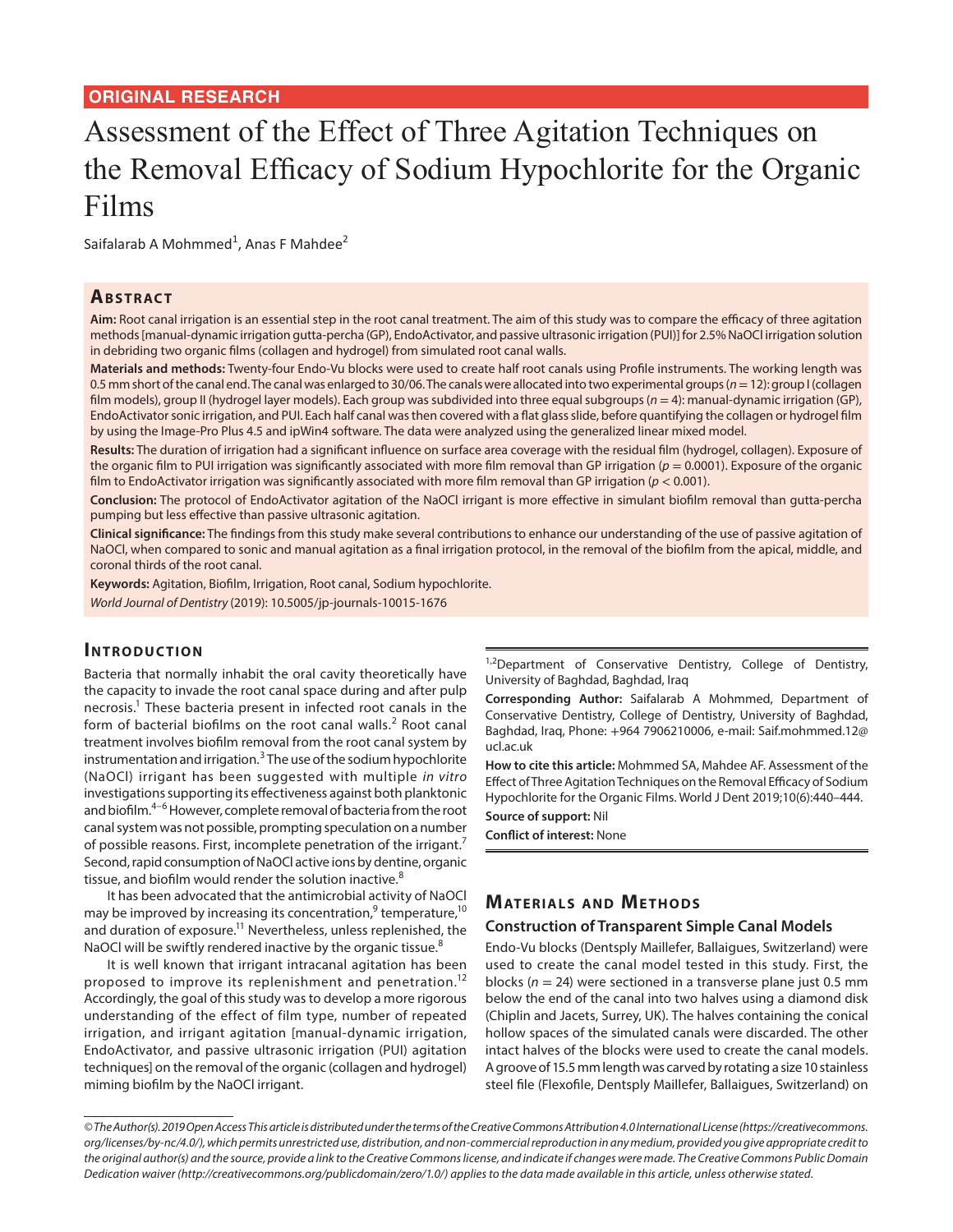the flat surface of the block. A half root canal was then created by using Profile instruments (Dentsply, Maillefer, Switzerland) in a crown-down sequence. The working length was 0.5 mm short of the apical end. The canal was enlarged to an apical size and taper of 30/06, with low-speed rotary handpiece at 300 rpm, and 70:1 controlled torque.

#### **Sample Grouping**

Twenty-four canal samples were created and allocated into two experimental groups: group I [collagen film models (*n* = 12)] and group II [hydrogel layer models (*n*= 12)]. Each group was subdivided into three equal subgroups [subgroup I for manual-dynamic irrigation gutta-percha (GP) (*n* = 4), subgroup II for EndoActivator sonic irrigation ( $n = 4$ ), and subgroup III for PUI ( $n = 4$ )].

#### **Application of the Collagen and Hydrogel Films on the Canal Walls**

The collagen film (type I rat tail collagen in 0.6% acetic acid solution, First Link Ltd, West Midlands, UK) was mixed with calligraphic ink (Kai-Ming, Tainan, Taiwan) in a ratio of 5:1, before painting on the canal surfaces in group I samples by using a brush.<sup>13</sup> In the same way, the hydrogel layers were mixed with calligraphic ink (5:1) before brushing it on the canal surfaces of group II samples. The hydrogel was created by dissolving 3 g of gelatin (Merck, Whitehouse Station, NJ, USA) and 0.06 g of hyaluronan (sodium hyaluronate 95%, Fisher, Waltham, MA, USA) in 45 mL of distilled water at  $50^{\circ}$ C.<sup>14</sup> Each model was also demarcated on the end (apical), middle, and opening (coronal) thirds by a scalpel blade (Stanley, Mechelen, Belgium). Each half longitudinal canal was then covered with a flat glass slide. These slides were prepared by sectioning a microscopic slide into three pieces using a diamond disc (Struers Ltd, Solihull, UK). Each piece was used as a glass cover over the canal. The borders of each cover were smoothened by using grinder discs (250 μm, Struers Ltd, Solihull, UK). The glass cover was fixed over the canal using cyanoacrylate glue (Loctite, Henkel, UK).

### **Baseline Quantification of Canal Surface Area Coverage of Collagen Film or Hydrogel Film**

Each model was photographed using a digital camera (Canon, Tokyo, Japan) before applying the irrigation protocol. The camera was mounted onto a copy stand (Kaiser, Buchen, Germany) and the lens directed at the scaled board. Each model was placed onto the board, and its position and alignment were recorded using the horizontal scale. The distance between the camera and the model was recorded using the vertical scale. These records were standardized and used with all subsequent stages of model imaging during the experiments to enable direct comparison. The areas of the canal surface covered with the collagen film or the hydrogel film were quantified by using the Image-Pro Plus 4.5 and ipWin4 software (MediaCybernetics, Silver Spring, USA). These images were set as the baseline for subsequent comparison with the images after irrigation experiments.<sup>13</sup>

#### **Irrigation Experiments**

The manual dynamic irrigation (GP pumping) protocol of subgroup I was adapted from Huang et al. The root canals in each subgroup were irrigated with 2.5% NaOCl delivered with a Monoject endodontic 3-mL syringe through a Luer lock 27 gauge Max-I-ProbeTM needle (Dentsply Maillefer) at a rate of 6 mL/minute. The irrigating needle was inserted to 4 mm short of the working length and a total of 27 mL of solution were delivered. The manual

dynamic agitation was carried out through intracanal push–pull manipulation of a tapered gutta-percha point (SybronEndo, Orange, CA, USA) matching the canal dimension and taper (30/06), through the entire working length. One hundred push–pull strokes for 1 minute (each with 5 mm amplitude) were performed after introducing the first 3 mL of the irrigant, followed by delivery of the next 6 mL in two 3-mL boli. Therefore, 100 push–pull strokes were used for each 9 mL of irrigation. This pattern was repeated four times until the entire 27 mL is delivered with a total of 300 push–pull strokes.

For the canals in subgroup II, the agitation was carried out by placing the polymer tip of the EndoActivator device (25/04) through the entire working length and agitated for 1 minute with highpower setting.15 This was performed after introducing the first 3 mL of the irrigant, followed by delivery of the next 6 mL in two 3-mL boli. For the canals in subgroup III, the agitation was carried out by placing stainless steel instrument size 20/02 (IrriSafe; Satelec Acteon, Merignac, France) of the PUI device at the working length (WL); then the agitation was continued for 1 minute. This was performed after introducing the first 3 mL of the irrigant, followed by delivery of the next 6 mL in two 3-mL boli. The file was energized by a piezoelectric unit (Suprasson PMax; Satelec Acteon) at power setting 3 and frequency 30 kHz as recommended by the manufacturer.<sup>16</sup>

#### **Image Analysis**

Digital images were taken of each model after irrigation with 9, 18, and 27 mL of NaOCl using a digital camera (Canon). All images were taken under standardized model alignment and distance. The digital images were analyzed using the Image-Pro Plus 4.5 and ipWin4 software (MediaCybernetics) to quantify the residual collagen film or the hydrogel film within coronal, middle, and apical levels of the canal.

#### **Data Analysis**

The data representing the areas of canal surface coverage with the collagen film and the hydrogel film at baseline and at different time intervals were entered onto an SPSS database, version 21 (IBM, New York, USA) for statistical analysis. The mean and standard deviation of the percentage of the root canal surface covered with the organic layer after irrigation were performed first. The influence of the potential independent factors (film type, the coronalapical level of the root canal, number of repeated irrigations, and irrigant agitation) on the mean area of canal surface coverage was investigated using the generalized linear mixed model.

# **RESULTS**

Interesting observations were made that a large amount of stained organic film was flushed out from the root canal during the first stage of irrigation (9 mL, 2.5% NaOCl) than the remaining stages of irrigation (18 mL, 27 mL and 36 mL).

An important observation was made (Figs 1 and 2) that the ranking of both film removal was the same in relation to the irrigant activation. However, there was a proportional difference in the extent of removal of each film by each agitation technique. Both collagen and hydrogel films behaved the same toward manualdynamic irrigation (GP) but behaved slightly differently to the EndoActivator, while they behaved very differently to PUI. Thus, the collagen film was less sensitive to activation than the hydrogel film.

The results (Table 1) showed that the mean percentages of the root canal surface covered with the collagen or hydrogel film decreased with the increase in number of stages of irrigation of the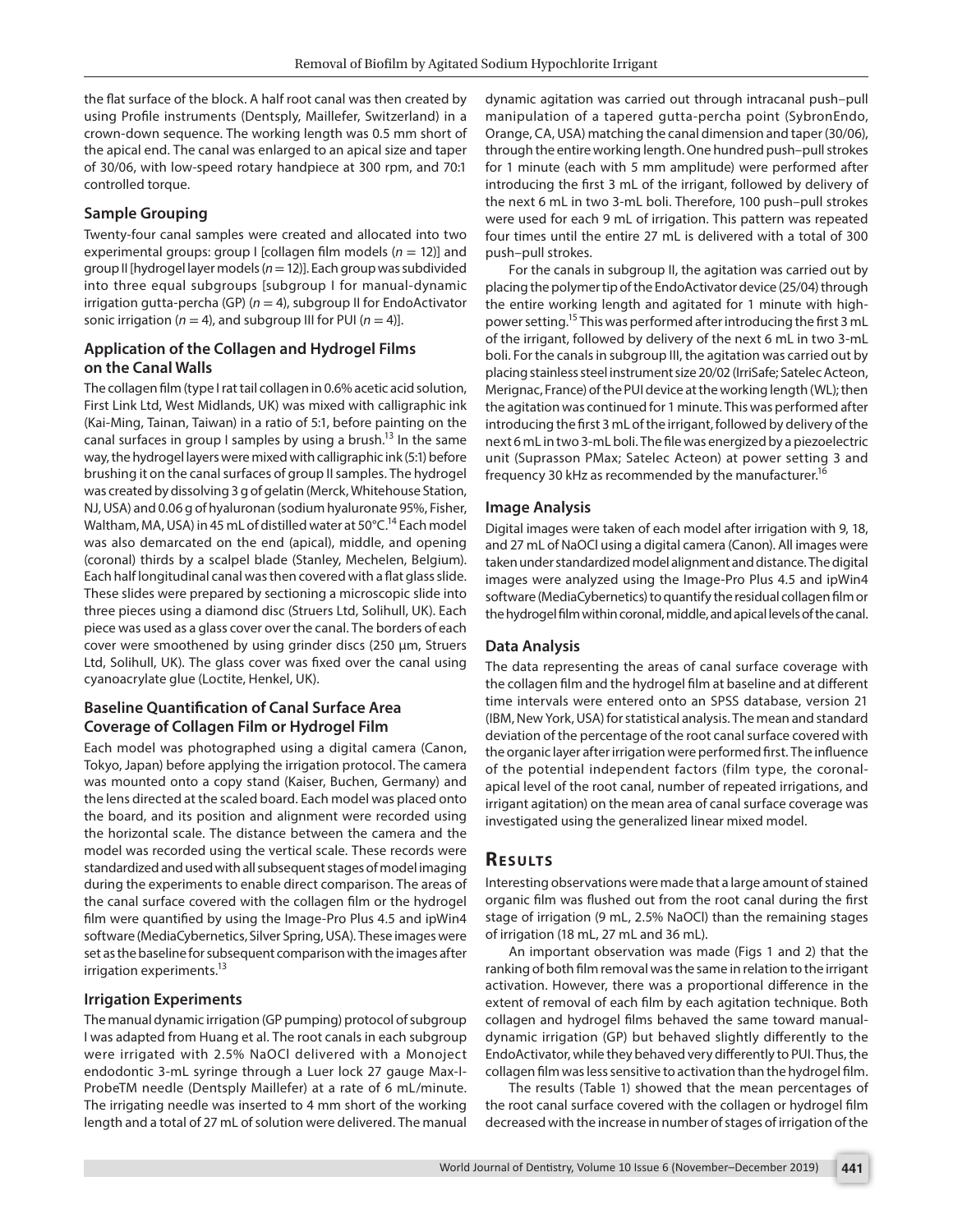

**Fig. 1:** Mean area percentages of canal coverage with the collagen film after irrigation using GP, Endoactivator, and passive ultrasonic irrigation agitation techniques



**Fig. 2:** Mean area percentages of canal coverage with the hydrogel film after irrigation using GP, Endoactivator, and passive ultrasonic irrigation agitation techniques

root canal surface. The mean percentages of the root canal surface covered with the collagen or hydrogel film were the lowest in the coronal third, followed by middle and apical thirds.

The results of generalized linear mixed model analyses for each potential influencing factor using "percentage of the root canal surface covered with the residual collagen or hydrogel film" as the dependent variable are presented in Table 2.

The statistical analysis showed that the mean area covered with the residual collagen film was not significantly 8.3% more than that of the hydrogel film after irrigation ( $p = 0.243$ ).

Interestingly, the coronal third was 5.7% and 20.9% less covered with the residual film than the middle and apical thirds, respectively. These were statistically significant.

The efficacy of irrigation was increased as the area of canal coverage with the residual film was reduced with the number of repeated irrigation. This was statistically significant.

The exposure of the organic film to PUI irrigation was significantly associated with increased film removal when compared to the film exposed to GP irrigation ( $p = 0.0001$ ). The exposure of the organic film to EndoActivator irrigation was significantly associated with more film removal when compared to the film exposed to GP irrigation ( $p = 0.0001$ ).

# **Dis c u s sio n**

The issue of complete removal of the bacterial biofilm from the root canal system has received considerable critical attention.<sup>5</sup> The present study was designed to assess the effect of different irrigant agitation methods on the ability of the 2.5% NaOCl irrigant to remove and destroy the simulant biofilm from a simulated root canal model. The experiments were successful in testing the aim. The artificial infection models were successful to investigate the effect of agitation on the NaOCl efficacy in removal of organic films from the root canal surface. The subjective observation of this study showed that the four variables, film type, coronal-apical level of the root canal, number of repeated irrigations, and method

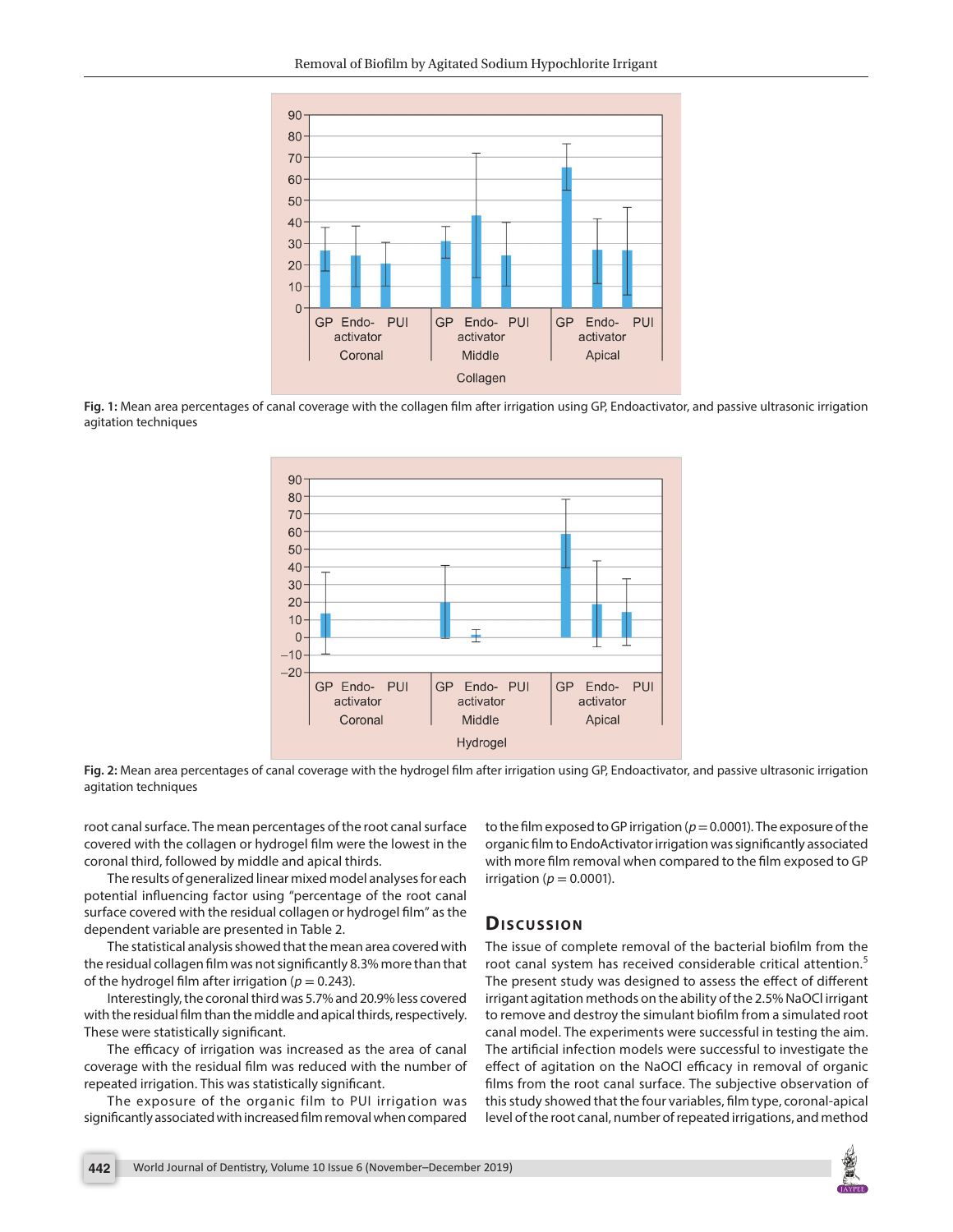**Table 1:** Mean area percentages of canal surface coverage with the collagen or hydrogel film after irrigation using GP, Endoactivator, and passive ultrasonic irrigation (PUI) agitation techniques

**Table 2:** Generalized linear regression analysis for each potential independent variable using area percentage of canal surface coverage as the dependent variable

| <b>Matrix</b> | Level of root | Type of agitation | Mean  | n  | Std.<br>deviation |
|---------------|---------------|-------------------|-------|----|-------------------|
| Collagen      | Coronal       | GP                | 27.00 | 12 | 9.63              |
|               |               | EndoActivator     | 24.25 | 12 | 13.98             |
|               |               | PUI               | 20.83 | 12 | 9.98              |
|               |               | Total             | 24.03 | 36 | 11.33             |
|               | Middle        | GP                | 30.83 | 12 | 7.30              |
|               |               | EndoActivator     | 43.58 | 12 | 28.90             |
|               |               | PUI               | 25.17 | 12 | 15.09             |
|               |               | Total             | 33.19 | 36 | 20.29             |
|               | Apical        | GP                | 66.04 | 12 | 10.54             |
|               |               | EndoActivator     | 26.58 | 12 | 14.99             |
|               |               | PUI               | 26.42 | 12 | 20.44             |
|               |               | Total             | 39.68 | 36 | 24.38             |
| Hydrogel      | Coronal       | GP                | 41.29 | 12 | 19.96             |
|               |               | EndoActivator     | 31.47 | 12 | 21.70             |
|               |               | PUI               | 24.14 | 12 | 15.49             |
|               |               | Total             | 32.30 | 36 | 20.32             |
|               | Middle        | GP                | 13.68 | 12 | 23.20             |
|               |               | EndoActivator     | 0.01  | 12 | 0.02              |
|               |               | PUI               | 0.00  | 12 | 0.00              |
|               |               | Total             | 4.56  | 36 | 14.56             |
|               | Apical        | GP                | 19.77 | 12 | 20.45             |
|               |               | EndoActivator     | 0.86  | 12 | 2.88              |
|               |               | PUI               | 0.01  | 12 | 0.01              |
|               |               | Total             | 6.88  | 36 | 14.8              |

of irrigant agitation, had significant influence on the efficacy of irrigation.

Numerous experimental models have been suggested to examine the efficacy of different irrigation regimens.<sup>4</sup> The test model used in the present study was chosen to attempt replication of the removal of the clinically relevant biofilm. However, growing biofilms within root canal systems *ex vivo* is limited by the lack of standardization as well as variation.17 For these, two simulant biofilms (collagen or hydrogel) have been used. In addition, the relevant films have been used in previous studies as test models to mimic bacterial biofilms to investigate the outcomes of their reaction with irrigation solution within the root canal system.<sup>13,18</sup> The black calligraphic ink was used to provide good contrast against the canal walls. Also, it is insoluble in water once dry.<sup>13</sup>

The Image-Pro Plus software was used to quantify the residual film on the root canal wall. This software has been suggested in previous studies for image analysis.<sup>13,19</sup> The method of quantifying the organic films from the root canal wall showed marked results. However, one limitation associated with this method was single assessor who performed the measurements, which may increase the possibility of bias. For this, a technique was agreed using a standard method for outlining the root canal walls and for setting the threshold of the organic film stain to be quantified. The principal observer and another assessor who was experienced in using the Image-Pro Plus software measured 20% of the images and this was repeated until sufficient interobserver agreement was achieved. Another attempt to avoid bias was

| Independent<br>variables (reference        |             |           | 95% confidence<br>interval |         |
|--------------------------------------------|-------------|-----------|----------------------------|---------|
| category)                                  | Coefficient | Lower     | Upper                      | p value |
| Hydrogel vs<br>collagen film<br>(collagen) | $-18.262$   | $-48.988$ | $-12.465$                  | 0.243   |
| Middle third<br>(coronal third)            | 5.742       | 0.694     | 10.791                     | 0.026   |
| Apical third<br>(coronal third)            | 20.884      | 15.836    | 25.932                     | 0.0001  |
| 27 mL irrigation<br>(9 mL baseline)        | $-22.925$   | $-27.973$ | $-17.876$                  | 0.0001  |
| 18 mL irrigation<br>(9 mL baseline)        | $-11.836$   | $-16.884$ | $-6.788$                   | 0.0001  |
| PUI agitation<br>(GP pumping)              | $-21.660$   | $-26.708$ | $-16.612$                  | 0.0001  |
| EndoActivator<br>agitation<br>(GP pumping) | $-17.073$   | $-22.121$ | $-12.025$                  | 0.0001  |

achieved by investigation of the intraobserver reliability. This was achieved by assessing 20 replicate measurements of the organic film in each experimental group and comparing the results taken. The comparison illustrated good agreement between the measurements. This semiautomatic protocol allowed operatorindependent quantitative measurements.

The canal of the root canal model used in the present study was enlarged to an apical size and taper of 30/06 as it has been reported that this apical size and taper is the minimum to deliver the irrigant apically.<sup>20</sup>

The biofilm simulant (collagen, hydrogel) showed relatively similar trends of removal. Nevertheless, the removal rate did differ to some extent since the hydrogel film exhibited a greater removal rate than the collagen film. This may be related to the fact that organic films were not grown on but applied to the surface of the root canal models. More specifically, this can be ascribed to a reliance on physicochemical interactions between the model surface and the film layer alone. The residual collagen film was more than the hydrogel film. This may be related to the fact that the hydrogel is less stable and more hydrophilic than collagen; $^{21}$  consequently, its dissolution by NaOCl was more than collagen.

After irrigation, the root surface of the coronal level had the significantly (*p*< 0.05) less residual collagen or hydrogel film followed by the middle and apical levels. The possible reason was that the removed debris from the coronal level by the activated irrigant may have impeded the apical movement and flushing action of the irrigant.<sup>18</sup> However, a 2.5% NaOCl irrigant and a 9 mL, 1-minute agitation were insufficient to remove 100% of the biofilm simulant (collagen, hydrogel). The finding is consistent with findings of past studies that suggested the incomplete removal of the bacterial biofilm after the delivery of the NaOCl irrigant into the root canal system.<sup>15,19</sup>

Although EndoActivator irrigation was significantly more effective than gutta-percha pumping irrigation, it was significantly less effective than passive ultrasonic irrigation. The difference between GP pumping and EndoActivator may be attributed to the fact that manual push–pull motion of the gutta-percha point